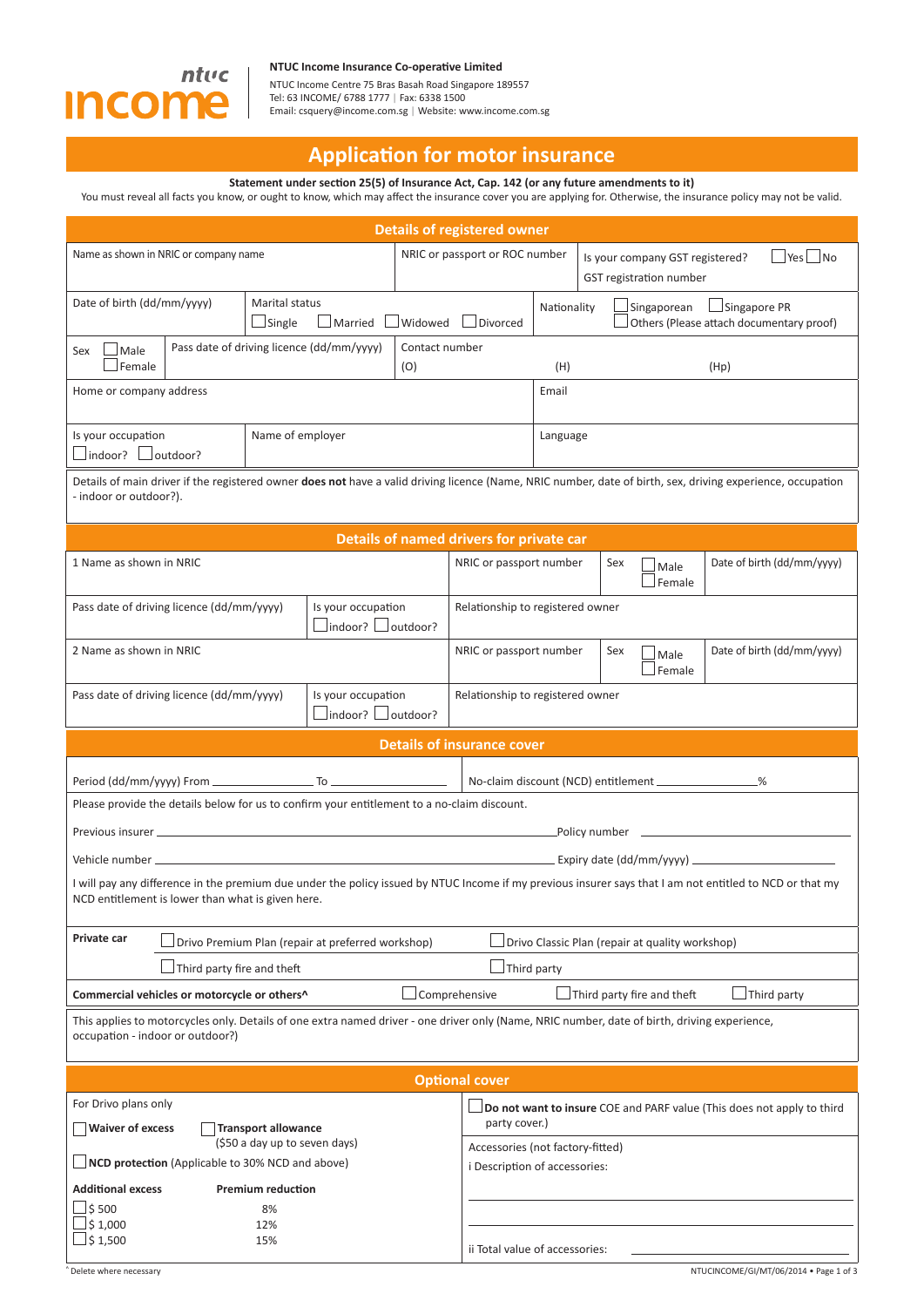|                                           |                                                                                                                                                        |                                 | Type and details of motor vehicle                                                                                                                                                                                                                             |                               |                                                        |                                                                                                                                                        |  |
|-------------------------------------------|--------------------------------------------------------------------------------------------------------------------------------------------------------|---------------------------------|---------------------------------------------------------------------------------------------------------------------------------------------------------------------------------------------------------------------------------------------------------------|-------------------------------|--------------------------------------------------------|--------------------------------------------------------------------------------------------------------------------------------------------------------|--|
| Type                                      | $\Box$ Private car                                                                                                                                     | Saloon<br>SUV                   | $\Box$ Off-peak car<br>Station wagon or MPV                                                                                                                                                                                                                   |                               | $\Box$ Coupe                                           | High-performance or turbo                                                                                                                              |  |
|                                           | Commercial vehicle<br>Bus<br>Tourist<br>Non-tourist                                                                                                    | Standard van<br>Mixer<br>Tanker | Standard lorry or pickup<br>$\Box$ Refrigerated vehicle<br>Standard lorry with crane<br>Standard lorry with tailgate or power gate <sup>^</sup><br>$\Box$ Trailer<br>Prime mover<br>$\Box$ Ambulance<br>$\sqrt{\ }$ Tow truck<br>Others (give details): _____ |                               |                                                        |                                                                                                                                                        |  |
|                                           | Motorcycle                                                                                                                                             | Side car                        |                                                                                                                                                                                                                                                               |                               |                                                        |                                                                                                                                                        |  |
| Make and model                            |                                                                                                                                                        |                                 |                                                                                                                                                                                                                                                               | Private<br>Usage              | $\Box$ Company<br>$\Box$ Others (give details): $\Box$ |                                                                                                                                                        |  |
|                                           | Registration number                                                                                                                                    |                                 | Original registration date (dd/mm/yyyy)                                                                                                                                                                                                                       | Engine number                 |                                                        | Chassis number                                                                                                                                         |  |
|                                           | Seating capacity (including driver)                                                                                                                    | CC or Tonnage <sup>^</sup>      |                                                                                                                                                                                                                                                               | (For commercial vehicle only) |                                                        |                                                                                                                                                        |  |
| Laden weight: __                          |                                                                                                                                                        |                                 |                                                                                                                                                                                                                                                               |                               |                                                        |                                                                                                                                                        |  |
|                                           | Name of finance company (if under a hire-purchase agreement)                                                                                           |                                 |                                                                                                                                                                                                                                                               |                               |                                                        |                                                                                                                                                        |  |
|                                           |                                                                                                                                                        |                                 | <b>Other details</b>                                                                                                                                                                                                                                          |                               |                                                        |                                                                                                                                                        |  |
|                                           | Have you or your named drivers been convicted of any driving offences (not including parking) in the past three years?<br>If Yes, please give details. |                                 |                                                                                                                                                                                                                                                               |                               |                                                        | $\Box$ Yes<br>⊿No                                                                                                                                      |  |
|                                           | Have you or your named drivers been involved in any motor accident in the past three years?<br>If Yes, please give details below.                      |                                 |                                                                                                                                                                                                                                                               |                               |                                                        | $\Box$ Yes<br> N <sub>O</sub>                                                                                                                          |  |
| Date of accident                          |                                                                                                                                                        | Name of insurance company       | Type of claim (own damage or third party property or third party injury)                                                                                                                                                                                      |                               |                                                        | Amount of claim                                                                                                                                        |  |
|                                           |                                                                                                                                                        |                                 |                                                                                                                                                                                                                                                               |                               |                                                        |                                                                                                                                                        |  |
|                                           |                                                                                                                                                        |                                 |                                                                                                                                                                                                                                                               |                               |                                                        |                                                                                                                                                        |  |
|                                           |                                                                                                                                                        |                                 |                                                                                                                                                                                                                                                               |                               |                                                        |                                                                                                                                                        |  |
| <b>Personal data collection statement</b> |                                                                                                                                                        |                                 |                                                                                                                                                                                                                                                               |                               |                                                        |                                                                                                                                                        |  |
|                                           | data for the purpose for which an individual has given consent to.                                                                                     |                                 |                                                                                                                                                                                                                                                               |                               |                                                        | NTUC Income recognises its obligations under the Personal Data Protection Act 2012 (PDPA) which include the collection, use and disclosure of personal |  |

The personal data collected by NTUC Income includes all personal data provided in this form, or in any document provided, or to be provided to us by you or your insured persons or from other sources, for the purpose of this insurance application or transaction. It includes all personal data for us to evaluate or administer this application or transaction. For example, if you are applying for an insurance policy, in addition to the personal data provided in the application form, the personal data will also include any subsequent information we collect on health or financial situation, or any information that is necessary for us to decide whether to insure and on what terms to insure, such as test results, medical examination results, and health records from medical practitioners or other insurance companies.

You may not alter any of the wording in this 'Personal data collection statement'. Any attempt to do so will be of no effect.

## **1. Purpose of collecti on**

We may collect and use the personal data to:

- (a) carry out identity checks;
- (b) carry out No-claim discount (NCD) and claims verification;
- (c) communicate on purposes relating to an application or policy;
- (d) decide whether to insure or continue to insure you and your insured persons;
- (e) determine and verify your creditworthiness for the financial and insurance products you apply for;
- (f) provide financial advice for product recommendation based on your financial needs analysis;
- (g) provide ongoing services and respond to your inquiries or instructions;
- (h) make or obtain payments; (i) investigate and settle claims;
- (j) recover any debt owed to us;
- $(k)$  detect and prevent fraud, unlawful or improper activities;
- (I) conduct research and statistical analysis;
- (m) coach employees and monitor for quality assurance;
- (n) reinsure risks and for reinsurance administration:
- (o) comply with all applicable laws, including reporting to regulatory and industry entities; and
- (p) inform you of our philanthropic and charity initiatives, i.e. OrangeAid, including soliciting donations, acknowledging donations, and facilitating tax exemption.

If you give your consent under Section 5, we may also collect and use your personal data to contact you on our marketing or promotional materials relating to our financial products or services via telephone calls, text messages, faxes, mails, or emails.